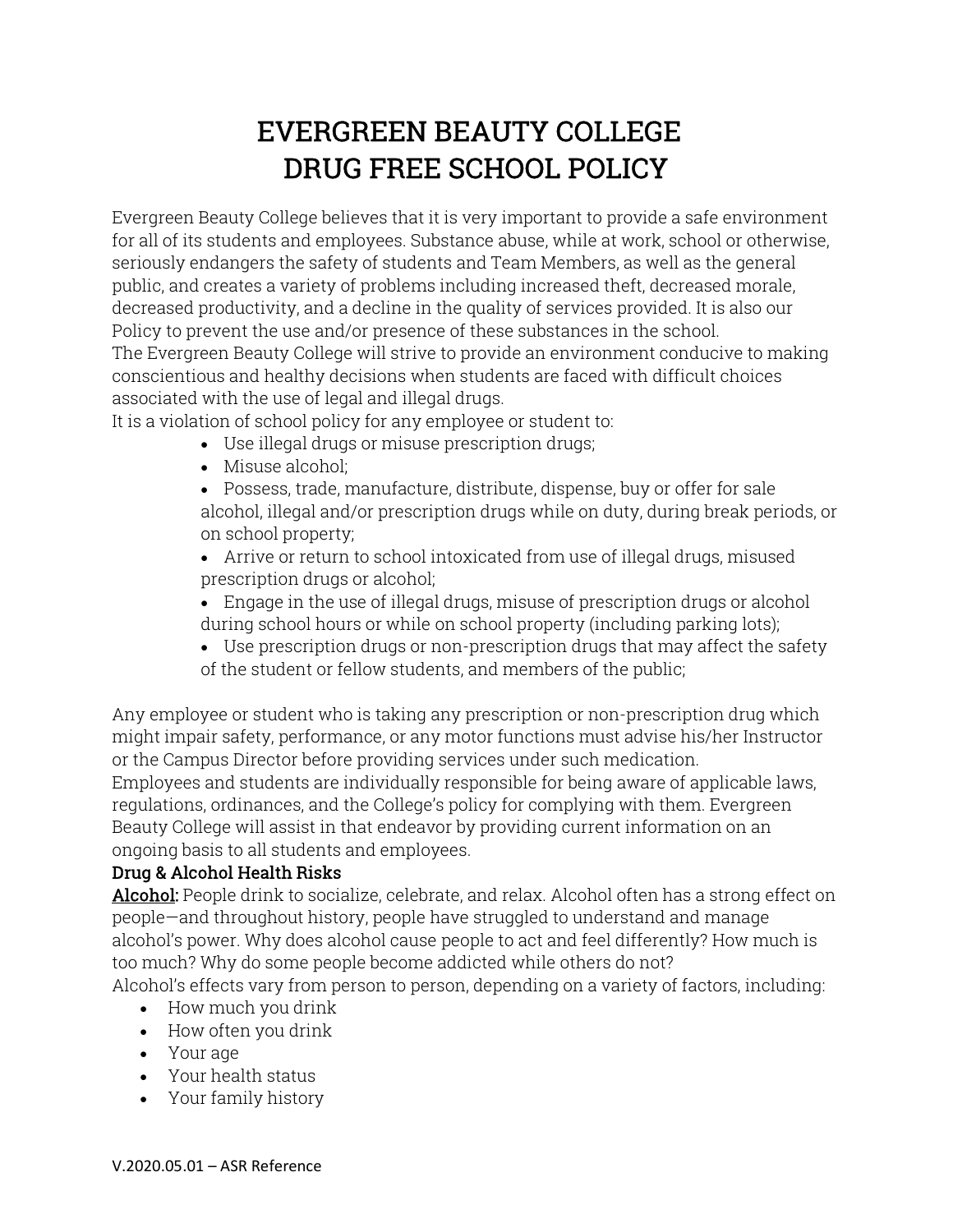While drinking alcohol is itself not necessarily a problem—drinking too much can cause a range of consequences, and increase your risk for a variety of problems.

**Cocaine:** Cocaine is a powerfully addictive stimulant drug. Cocaine increases levels of the natural chemical messenger *dopamine* in brain circuits controlling pleasure and movement. This flood of dopamine ultimately disrupts normal brain communication and causes cocaine's high.

Short-term effects include constricted blood vessels, nausea, faster heartbeat, extreme happiness and energy, irritability and paranoia. Long-term effects include nosebleeds, severe bowel decay, higher risk of contracting HIV, hepatitis C, and other bloodborne diseases, malnourishment, restlessness, and severe paranoia with auditory hallucinations. A person can overdose on cocaine, which can lead to death.

**Marijuana:** Marijuana contains the mind-altering chemical THC and other related compounds. THC over-activates certain brain cell receptors, resulting in effects such as altered senses, changes in mood, impaired body movement, difficulty with thinking and problem-solving, and impaired memory and learning. Marijuana use can have a wide range of health effects, including hallucinations and paranoia, breathing problems, and possible harm to a fetus's brain in pregnant women. Marijuana use can cause some very uncomfortable side effects, such as anxiety and paranoia and, in rare cases, extreme psychotic reactions. Marijuana use can lead to a substance use disorder, which can develop into an addiction in severe cases.

Hallucinogens and Dissociative Drugs: Hallucinogens and dissociative drugs—which have street names like acid, angel dust, and vitamin K—distort the way a user perceives time, motion, colors, sounds, and self. These drugs can disrupt a person's ability to think and communicate rationally, or even to recognize reality, sometimes resulting in bizarre or dangerous behavior. Hallucinogens such as LSD, psilocybin, peyote, DMT, and ayahuasca cause emotions to swing wildly and real-world sensations to appear unreal, sometimes frightening. Dissociative drugs like PCP, ketamine, dextromethorphan,

and *Salvia divinorum* may make a user feel out of control and disconnected from their body and environment. In addition to their short-term effects on perception and mood, hallucinogenic drugs are associated with psychotic-like episodes that can occur long after a person has taken the drug, and dissociative drugs can cause respiratory depression, heart rate abnormalities, and a withdrawal syndrome.

**Methamphetamine:** The abuse of methamphetamine—a potent and highly addictive stimulant—remains an extremely serious problem in the United States. The consequences of methamphetamine abuse are terrible for the individual––psychologically, medically, and socially. Abusing the drug can cause memory loss, aggression, psychotic behavior, damage to the cardiovascular system, malnutrition, and severe dental problems. Methamphetamine abuse has also been shown to contribute to increased transmission of infectious diseases, such as hepatitis and HIV/AIDS.

#### Reasonable Search:

To ensure that illegal drugs and alcohol do not enter or affect the school, Evergreen Beauty College reserves the right to search all vehicles, containers, lockers, or other items on school property in furtherance of this Policy. Individuals may be requested to display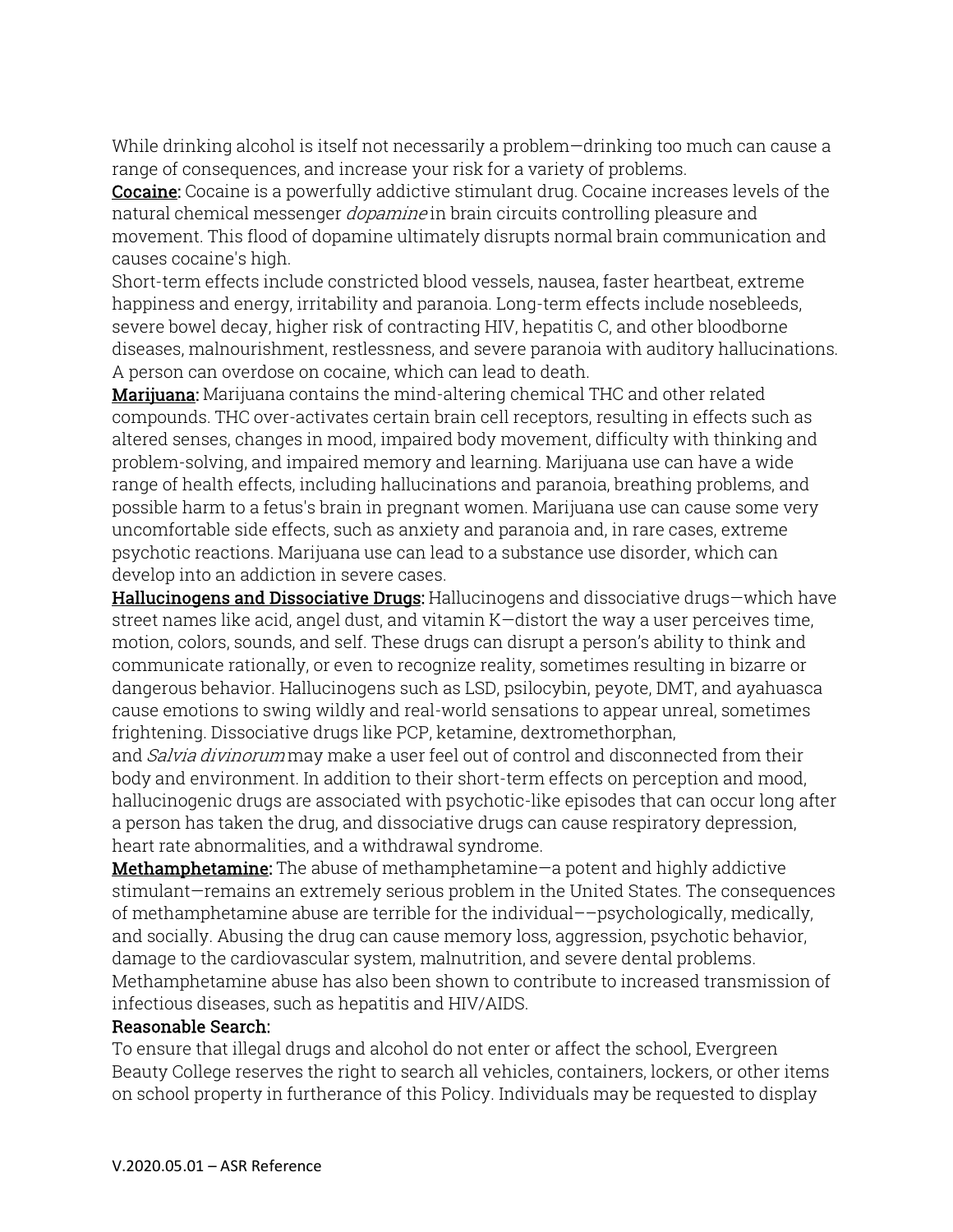personal property for visual inspection upon the College's request. Searches will be conducted only where Evergreen Beauty College has reason to believe that the student has violated the College's Policy. Failure to consent to a search or display of personal property for visual inspection will be grounds for discipline, up to and including termination from the program or denial of access to school premises. Searches of a student's personal property will take place only in the student's presence. All searches under this Policy will occur with the utmost discretion and consideration for the student involved. Individuals may be required to empty their pockets, but under no circumstances will a student be required to remove articles of clothing to be physically searched.

## Actions Required of Employees or Students:

If an employee or student suspects that she/he has a substance abuse problem, the employee or student is expected to contact a counselor acceptable to the Evergreen Beauty College. Any employee or student who voluntarily seeks assistance or rehabilitation for drug or alcohol misuse prior to being subject to testing under this policy shall not be subject to disciplinary action for violation of the Policy, as long as the employee or student continues to participate satisfactorily in the counseling or rehabilitation program. The employee or student must obtain a work release from the counselor or treatment provider before returning to work or school.

Any investigation by law enforcement or conviction for Controlled Substance or Alcohol activity may be cause for dismissal from employment or school. Failure to report any conviction for illegal drug use or alcohol misuse to Evergreen Beauty College may result in immediate termination from employment or school attendance.

The use of prescription or over the counter medications that may impair an employee or student's ability to safely or adequately perform his/her duties must be reported to the employee's or student's supervisor. Some medication use may require reassignment or temporary leave of absence without pay. Employees and students must take all medication as directed on the medication label and must heed any warnings listed on the medication's label.

## Disciplinary Action:

A prospective employee/applicant who has a positive test or "refusal to test" may not be considered for employment.

An employee who violates this Evergreen Beauty College policy may be immediately removed from duty and subject to disciplinary action up to and including termination.

A prospective student/applicant who has a positive test or "refusal to test" may not be further considered for enrollment to Evergreen Beauty College.

Any current student who has a positive test may be required to reimburse Evergreen Beauty College for the cost of the test.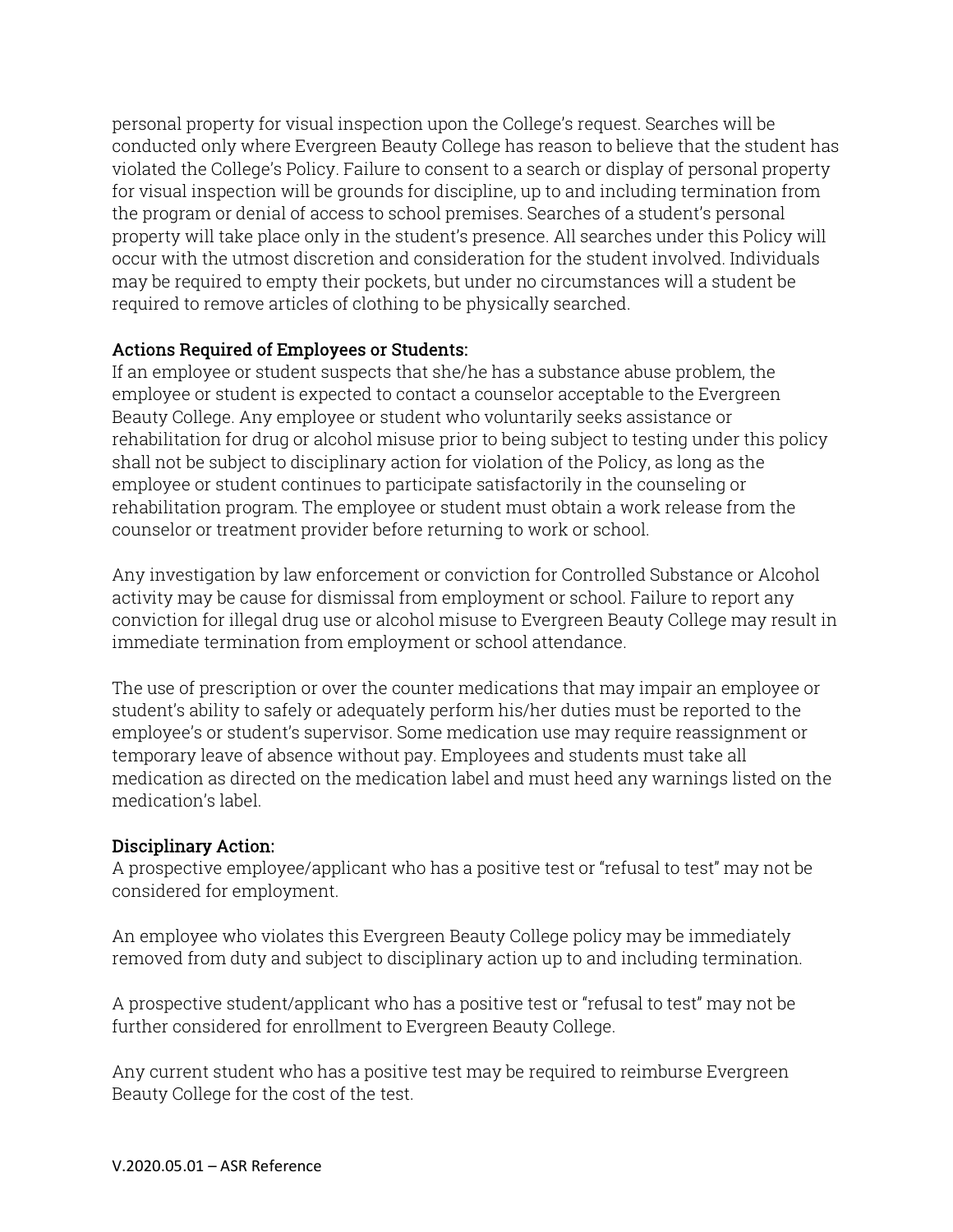Students who violate this policy may be put on permanent probation and are subject to monthly follow-up drug and/or alcohol tests, at the student's expense.

A student's First Violation may result in immediate removal from class attendance, until the student can pass a "return to duty" drug and/or alcohol test, at the student's expense.

A student's Second Violation may result in immediate termination from Evergreen Beauty College. A student may apply for re-entry to school after they have been evaluated by a substance abuse counselor acceptable to Evergreen Beauty College and can obtain a written release from the counselor or treatment provider. The release should document the student's compliance and participation with all counseling or treatments recommended by the substance abuse counselor. The student must then pass a return to duty drug and/or alcohol test at student expense.

A student's Third Violation may result in immediate termination from school and he/she will not be eligible for re-entry.

Employees and students who violate this policy by illegally selling, manufacturing or distributing controlled substances or alcohol may be terminated from employment or enrollment.

#### Drug Testing Circumstances:

Pre-employment or Pre-enrollment Procedures: Prospective employees or students may be asked to submit to a drug test at Evergreen Beauty College.

Employment or acceptance/enrollment at Evergreen Beauty College will be offered to those who successfully pass the pre-employment or pre-enrollment drug test. Refusal to consent to a pre-employment or pre-enrollment drug test, or Positive, Adulterated or Substituted test results may terminate any action towards permanent employment or enrollment as a student.

Post-Accident Tests: Evergreen Beauty College may require Drug and/or Alcohol testing of any employee or student involved in an on-the-job or in-school accident/injury where the following occurs:

- A fatality,
- An injury to an employee, student, client or other individual that requires medical attention away from the school or accident scene, or
- Damage to school property that exceeds \$500.00.

Post-accident testing may be required of any individual whose actions or inaction could have reasonably contributed to the cause of the accident.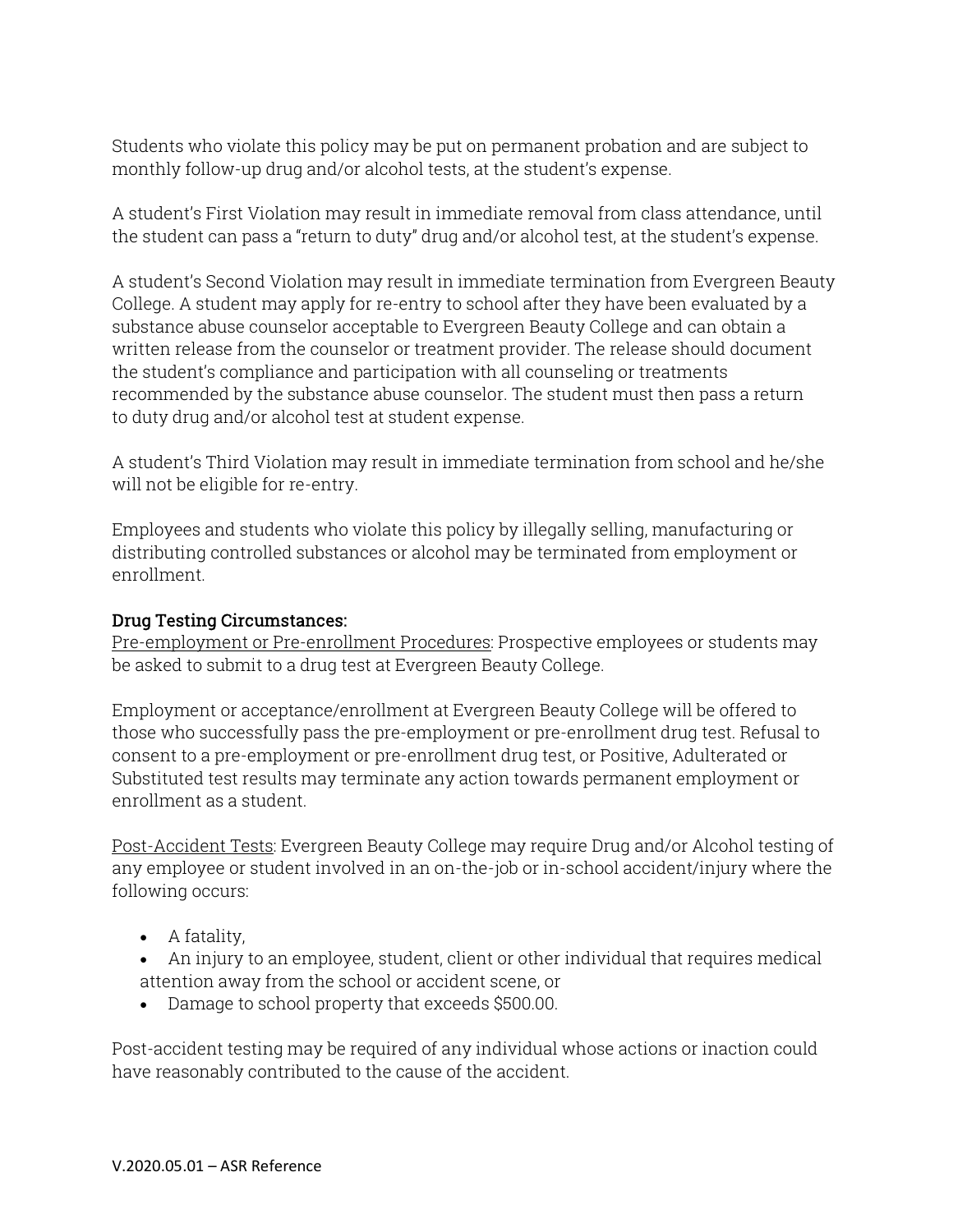Reasonable Suspicion: Reasonable suspicion Drug and/or Alcohol testing may be done in cases where there is a reasonable belief by a supervisor that an employee or student may be using a Controlled Substance, using alcohol while at work, or reporting to work under the influence of Alcohol or a Controlled substance, using prescription drugs illegally or any other violation of school policy. Reasonable suspicion or For-Cause tests may be required when there is any of the following:

- 1. Observable phenomena (actual use, possession, odors, etc.);
- 2. Abnormal behavior or physical characteristics; or
- 3. A drug-related investigation, arrest or conviction or an investigation of theft.

Random Testing: unannounced random Drug and/or Alcohol Testing may be conducted on all employees or students and will be administrated by a third-party administrator. Selection for random testing will be computer generated. All employees/students will have an equal chance of selection in each selection period.

Unit or Blanket Testing: Drug and/or Alcohol testing of all Company employees/students or all employees/students in one location or job category may conducted at the discretion of Evergreen Beauty College.

Return to Duty Testing: The first Drug and/or Alcohol test after a policy violation, evaluation by a counselor, acceptable to Evergreen Beauty College, and after the counselor has determined that the employee or student has successfully complied with prescribed education and/or treatment. The test result must be negative before he/she can return to duty or attend class.

Follow-up Testing: After a violation of this policy and return to duty, an employee or student is subject to unannounced Drug and/or Alcohol testing, the schedule of follow-up testing will be determined by the EAP/counselor or Evergreen Beauty College.

Refusal of Testing: A refusal of testing will be treated as a positive test.

Definitions:

"Alcohol" means the intoxicating agent in beverage alcohol, ethyl alcohol, or other low molecular weight alcohols including methyl and isopropyl alcohol.

**"Alcohol use"** means the drinking or swallowing of any beverage, liquid mixture or preparation (including any medication) containing alcohol

**"Alcohol Testing"** means to be tested by a certified breath-alcohol technician, using a DOT approved breath testing devise or a DOT approved initial screening device. Blood and urine alcohol testing may also be used at the discretion of the school.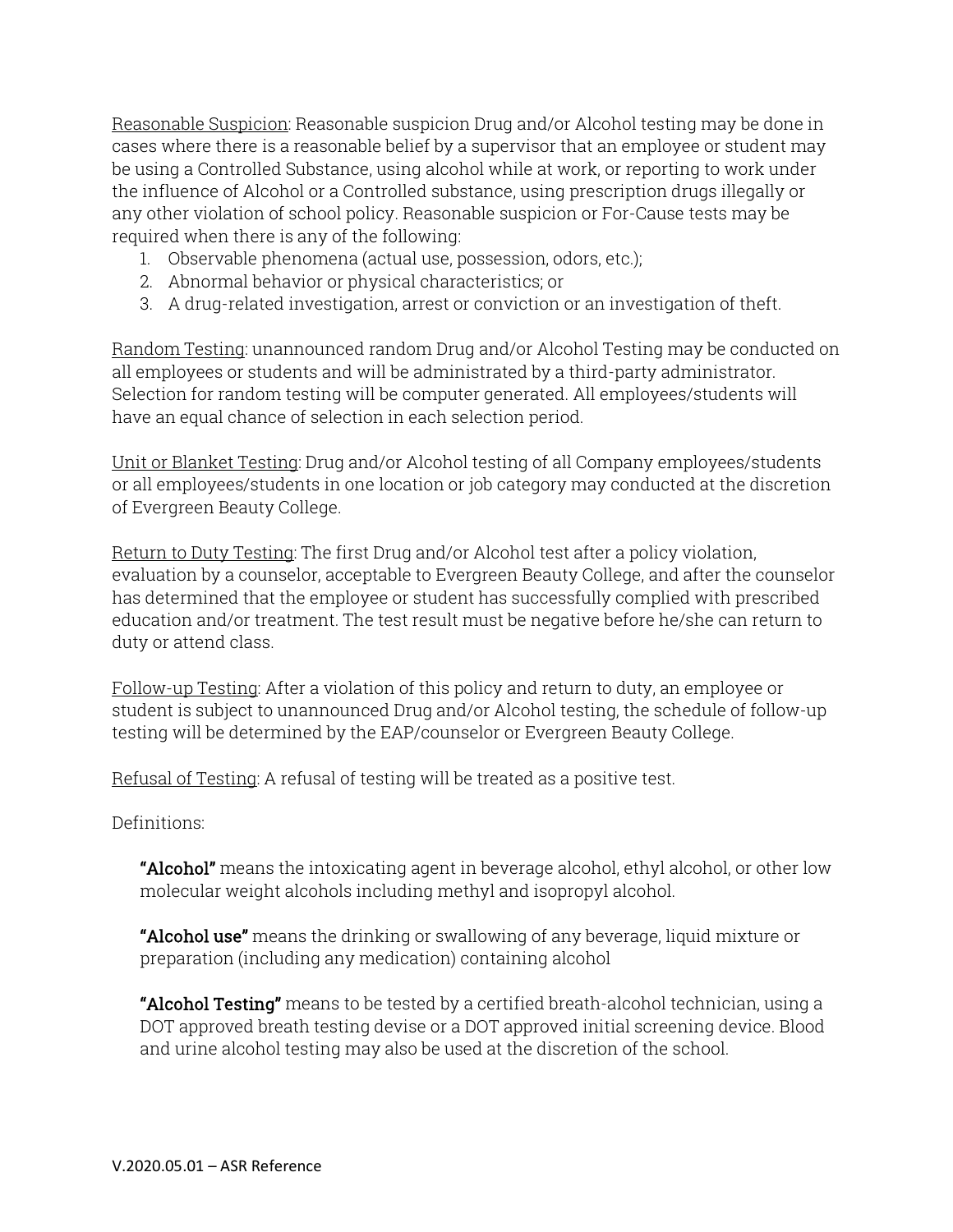"Controlled Substance or drug" means any prescribed drug or controlled substance including those assigned by 21 U.S.C. 802 and includes all Substances listed on Schedule I through Schedule V, as they may be revised from time-to-time (21 CFR 1308), including but not limited to:

| Marijuana    |  |
|--------------|--|
| Cocaine      |  |
| Amphetamines |  |

Benzodiazepines Narcotics Barbiturates Phencyclidine (PCP) Amphetamines Opiates Other Hallucinogens

"Drug Testing" or "Drug Test" means the scientific analysis for the presence of drugs or their metabolites in specimens from the human body. Analysis will include separate screening and confirmation tests.

**"Employee"** means any person or officer in the service of the employer for compensation.

**"Prospective Employee"** means any person who has made a written or oral application to become an employee of the school.

**"Reasonable Suspicion"** or **"For-Cause Testing"** means an articulated belief, based on recorded specific facts and observations, and reasonable inference drawn from those facts and observations, than an employee or student is in violation of this policy.

"Sample" or "Specimen" means any sample of urine, blood, breath, saliva, or hair used for drug or alcohol testing.

"On Duty" means all working or school hours including meal or break periods, regardless of whether the employee or student is on the school premises, and at any time the employee or student represents the school in any capacity, including operating school equipment or vehicles.

"Medical Review Officer (MRO)" means a licensed physician with knowledge of drug abuse disorders that is used by the school to determine and verify if a legitimate or medical explanation exists for a positive, adulterated, substituted or invalid drug test result.

"Use" means to consume, sell, purchase, manufacture, distribute, be under the influence of, report to work or school under the influence of, or be in the possession of drugs or alcohol. The term **use** shall also include the presence of drugs or alcohol in the body of an employee or student, including the presence as a metabolite, the use of a prescription drug without a valid prescription from a health care provider, and not using a prescription drug as prescribed by the authorizing health care provider.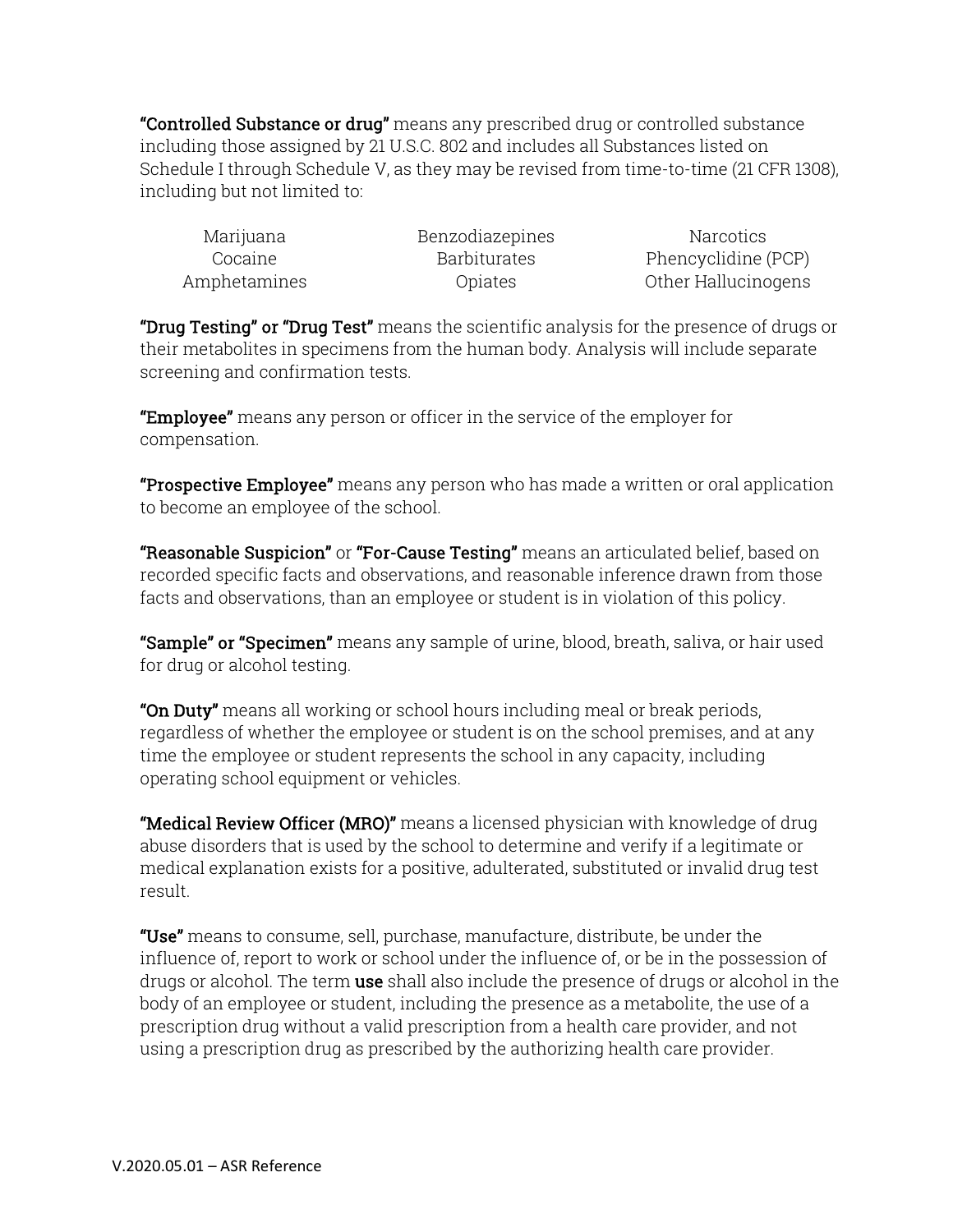**"Positive Drug Test"** means the drug test levels on both the screening test and the confirmation test are at or above the level recognized as positive by the U.S. Department of Health and Human Services, in its Mandatory Guidelines for Federal Workplace Drug Testing Programs, or the standard cutoff levels set by the laboratory; and the MRO has verified the test result as positive.

"Positive Alcohol Test" means test levels on both the initial test and the confirmation test are .04 percent or greater.

"Adulterated" means a specimen that contains a substance that is not expected to be present in human urine, or contains a substance expected to be present but is at a concentration so high that it is not consistent with human urine.

**"Substituted"** means a specimen with creatinine and specific gravity values that are so diminished or divergent that they are not consistent with human urine.

**"Actual knowledge"** means knowledge by a supervisor that an employee or student has used alcohol or controlled substances based on the supervisor's direct observation of the individual, or an individual's admission of alcohol or controlled substance use. Direct observations as used in this definition means observation of alcohol or drug use and does not include observation of behavior or physical characteristics sufficient to warrant a reasonable suspicion test.

## Medical Review Officer (MRO):

In the case of a Positive, Adulterated, Substituted or Invalid test result, the employee or student or prospective employee or student may have the right to discuss and explain the results, including the right to advise the MRO of any medication prescribed by his/her physician, which may have affected the results of the test.

## Contesting a Test Result:

If an employee, student or applicant believes the laboratory analysis is in error, he/she will have 72 hours to request the re-analysis of the original urine specimen that was verified as positive, adulterated or substituted. The cost of re-analysis is at the employee or student expense. If the secondary laboratory does not detect the same controlled substance, the individual may be reimbursed the cost of re-analysis.

## Confidentiality:

All information, interviews, reports, statement memoranda and drug test results, written or otherwise, received by the Evergreen Beauty College as part of this drug testing program are confidential communications. Unless authorized by state laws, rules or regulations, the College will not release such information without a written consent form signed voluntarily by the person tested. Information on drug testing results will not be released unless such information or records are compelled by a court or a professional or occupational licensing board.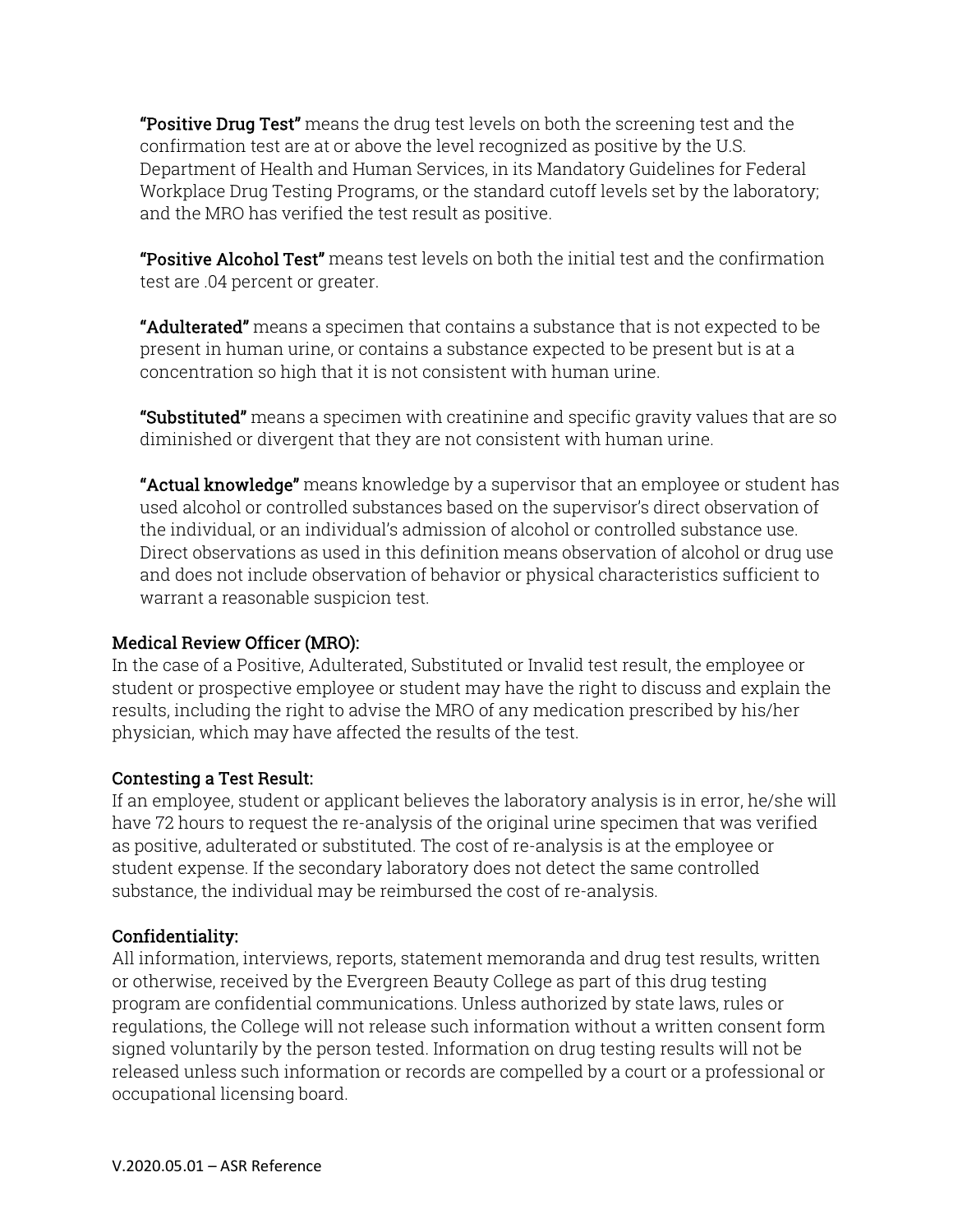## Alcohol & Drug Prevention & Treatment

#### Prevention and Treatment Centers:

Washington Recovery Help Line: 1-866-789-1511

Please see the Appendixes for the prevention and treatment center contact information for members of each Campus community.

Hotlines:

- Alcoholics Anonymous: 1-800-356-9996
- American Council on Alcoholism Help Line: 1-800-527-5344
- National Institute on Drug Abuse Hotline: 1-800-662-HELP
- Cocaine Hotline: 1-800-COCAINE
- National Council on Alcoholism 1-800-NCA-CALL

#### Biennial Review:

The College will review the drug and alcohol prevention program every two years on the even number year. Any recommendations/data and or assistance available to substance abusers will be updated and distributed to all students and staff of Evergreen Beauty College.

#### Overview of Federal Controlled Substance Penalties

The Controlled Substances Act (CSA) places all substances which were in some manner regulated under existing federal law into one of five schedules. This placement is based upon the substance's medical use, potential for abuse, and safety or dependence liability. The Act also provides a mechanism for substances to be controlled (added to or transferred between schedules) or decontrolled (removed from control). The procedure for these actions is found in Section 201 of the Act (21U.S.C. §811).

The CSA provides penalties for unlawful manufacturing, distribution, and dispensing of controlled substances. The penalties are basically determined by the schedule of the drug or other substance, and sometimes are specified by drug name, as in the case of marijuana. As the statute has been amended since its initial passage in 1970, the penalties have been altered by Congress. The following charts are an overview of the penalties for trafficking or unlawful distribution of controlled substances.

| DRUG/SCHEDULE         | <b>OUANTITY</b>                  | <b>PENALTIES</b>                                                                                                                                | <b>OUANTITY</b>              | <b>PENALTIES</b>                                                                                                          |
|-----------------------|----------------------------------|-------------------------------------------------------------------------------------------------------------------------------------------------|------------------------------|---------------------------------------------------------------------------------------------------------------------------|
| Cocaine (Schedule II) | $500 - 4999$<br>grams<br>mixture | <b>First Offense:</b> Not less than 5 yrs, 5 kgs or more<br>and not more than 40 yrs. If death 5 mixture<br>or serious injury, not less than 20 |                              | <b>First Offense:</b> Not less than 10 yrs.<br>and not more than life. If death or<br>serious injury, not less than 20 or |
| II)                   | mixture                          | Cocaine Base (Schedule 28-279 grams or more than life. Fine of not<br>more than \$5 million if an                                               | 280 grams or<br>more mixture | more than life. Fine of not more                                                                                          |

# FEDERAL TRAFFICKING PENALTIES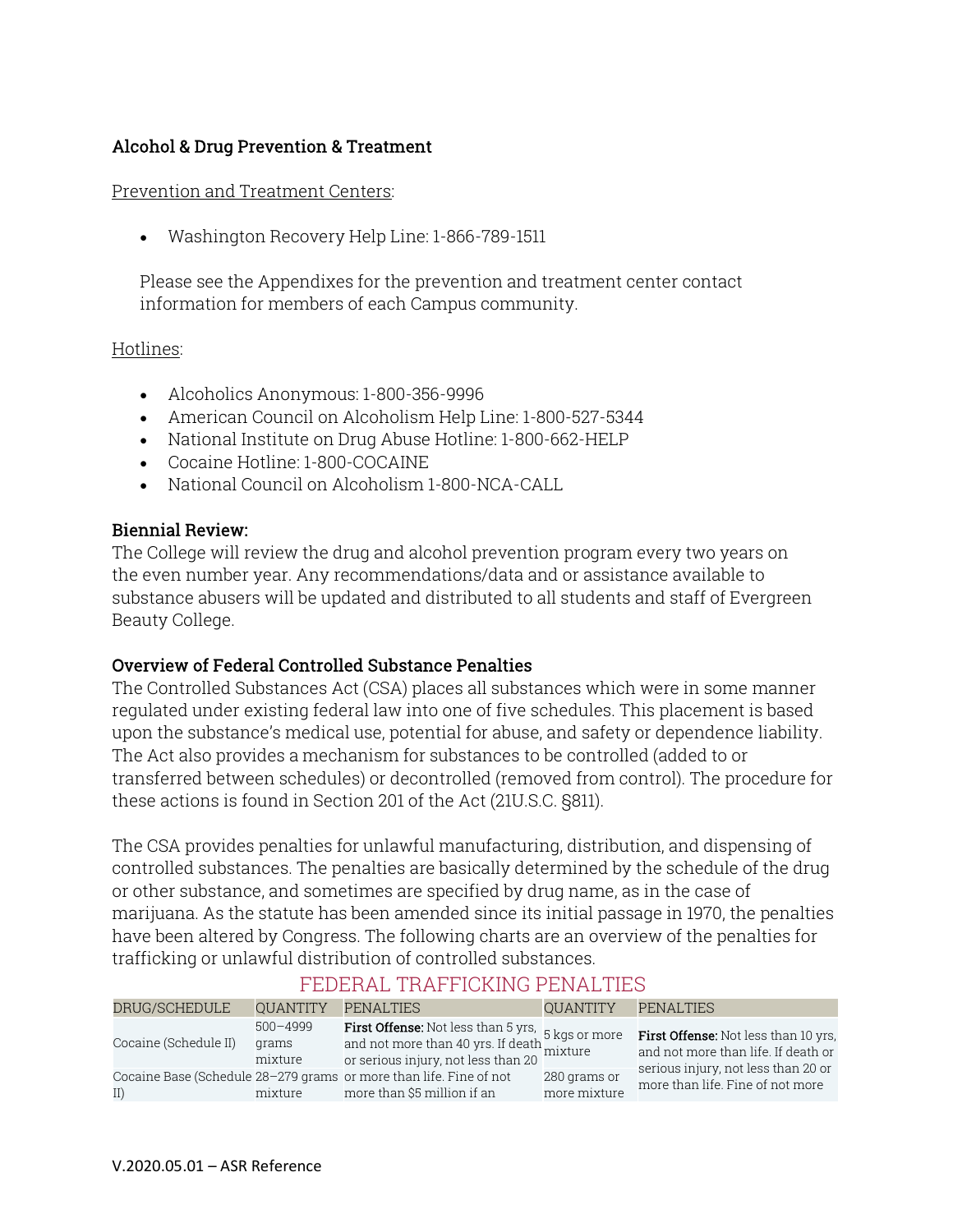| Fentanyl (Schedule II)                                                                                                                | mixture                                               | 40-399 grams individual, \$25 million if not an<br>individual.                                                                                                                                                                                                    | 400 grams or<br>more mixture                                | than \$10 million if an individual.<br>\$50 million if not an individual.                                                      |
|---------------------------------------------------------------------------------------------------------------------------------------|-------------------------------------------------------|-------------------------------------------------------------------------------------------------------------------------------------------------------------------------------------------------------------------------------------------------------------------|-------------------------------------------------------------|--------------------------------------------------------------------------------------------------------------------------------|
| Fentanyl<br>Ana-loque (Schedule I)                                                                                                    | $10 - 99$ grams<br>mixture                            | Second Offense: Not less than<br>10 yrs, and not more than life. If                                                                                                                                                                                               | 100 grams or<br>more mixture                                | <b>Second Offense: Not less than</b><br>20 yrs, and not more than life. If                                                     |
| Heroin (Schedule I)                                                                                                                   | $100 - 999$<br>grams<br>mixture                       | death or serious injury, life<br>imprisonment. Fine of not more<br>than \$8 million if an individual,                                                                                                                                                             | 1 kg or more<br>mixture                                     | death or serious injury, life<br>imprisonment. Fine of not more<br>than \$20 million if an individual,                         |
| LSD (Schedule I)                                                                                                                      | $1-9$ grams<br>mixture                                | \$50 million if not an individual.                                                                                                                                                                                                                                | 10 grams or<br>more mixture                                 | \$75 million if not an individual.<br>2 or More                                                                                |
| Methamphetamine<br>(Schedule II)                                                                                                      | $5-49$ grams<br>pure or 50-<br>499 grams<br>mixture   |                                                                                                                                                                                                                                                                   | 50 grams or<br>more pure or<br>500 grams or<br>more mixture | <b>Prior Offenses:</b><br>Life imprisonment. Fine of not<br>more than \$20 million if an<br>individual, \$75 million if not an |
| PCP (Schedule II)                                                                                                                     | $10-99$ grams<br>pure or 100-<br>999 grams<br>mixture |                                                                                                                                                                                                                                                                   | 100 qm or more<br>pure or 1 kg or<br>more mixture           | individual.                                                                                                                    |
|                                                                                                                                       |                                                       | <b>PENALTIES</b>                                                                                                                                                                                                                                                  |                                                             |                                                                                                                                |
| Other Schedule I & II<br>drugs (and any drug<br>product containing<br>Gamma Hydroxybutyric<br>Acid)<br>Flunitrazepam<br>(Schedule IV) | Any amount<br>1 gram                                  | more than life. Fine \$1 million if an individual, \$5 million if not an individual.<br>Second Offense: Not more than 30 yrs. If death or serious bodily injury, life<br>imprison-ment. Fine \$2 million if an individual, \$10 million if not an individual.     |                                                             | First Offense: Not more than 20 yrs. If death or serious injury, not less than 20 yrs, or                                      |
| Other Schedule III<br>drugs                                                                                                           | Any amount                                            | First Offense: Not more than 10 years. If death or serious injury, not more that<br>Second Offense: Not more than 20 yrs. If death or serious injury, not more than 30<br>yrs. Fine not more than \$1 million if an individual, \$5 million if not an individual. |                                                             | 15 yrs. Fine not more than \$500,000 if an individual, \$2.5 million if not an individual.                                     |
| All other Schedule IV<br>drugs                                                                                                        | Any amount                                            | First Offense: Not more than 5 yrs. Fine not more than \$250,000 if an individual, \$1<br>million if not an individual.                                                                                                                                           |                                                             |                                                                                                                                |
| Flunitrazepam<br>(Schedule IV)                                                                                                        | Other than 1<br>gram or more                          | \$2 million if other than an individual.                                                                                                                                                                                                                          |                                                             | <b>Second Offense:</b> Not more than 10 yrs. Fine not more than \$500,000 if an individual,                                    |
| All Schedule V drugs                                                                                                                  | Any amount                                            | <b>First Offense:</b> Not more than 1 yr. Fine not more than \$100,000 if an individual,<br>\$250,000 if not an individual.<br><b>Second Offense:</b> Not more than 4 yrs. Fine not more than \$200,000 if an individual,<br>\$500,000 if not an individual.      |                                                             |                                                                                                                                |

# FEDERAL TRAFFICKING PENALTIES—MARIJUANA

| <b>DRUG</b> | <b>OUANTITY</b>                               | 1 <sup>st</sup> OFFENSE                                                                                                                                                                                                                                                               | 2 <sup>nd</sup> OFFENSE                                                                                                                                                                                                                                                                       |
|-------------|-----------------------------------------------|---------------------------------------------------------------------------------------------------------------------------------------------------------------------------------------------------------------------------------------------------------------------------------------|-----------------------------------------------------------------------------------------------------------------------------------------------------------------------------------------------------------------------------------------------------------------------------------------------|
|             | mixture; or 1,000 or more<br>marijuana plants | Marijuana (Schedule I) 1,000 kg or more marijuana Not less than 10 yrs. or more<br>than life. If death or serious<br>bodily injury, not less than 20<br>yrs., or more than life. Fine not<br>more than \$10 million if an<br>individual, \$50 million if other<br>than an individual. | Not less than 20 yrs. or more than life.<br>If death or serious bodily injury, life<br>imprisonment. Fine<br>not more than \$20 million if an<br>individual, \$75 million if other than an<br>individual.                                                                                     |
|             | mixture; or 100 to 999<br>marijuana plants    | 40 yrs. If death or serious bodily<br>injury, not less than 20 yrs. or<br>more than life. Fine not more<br>than \$5 million if an individual.<br>\$25 million if other than an<br>individual.                                                                                         | Marijuana (Schedule I) 100 kg to 999 kg marijuana Not less than 5 yrs. or more than Not less than 10 yrs. or more than life.<br>If death or serious bodily injury, life<br>imprisonment. Fine<br>not more than \$20 million if an<br>individual, \$75 million if other than an<br>individual. |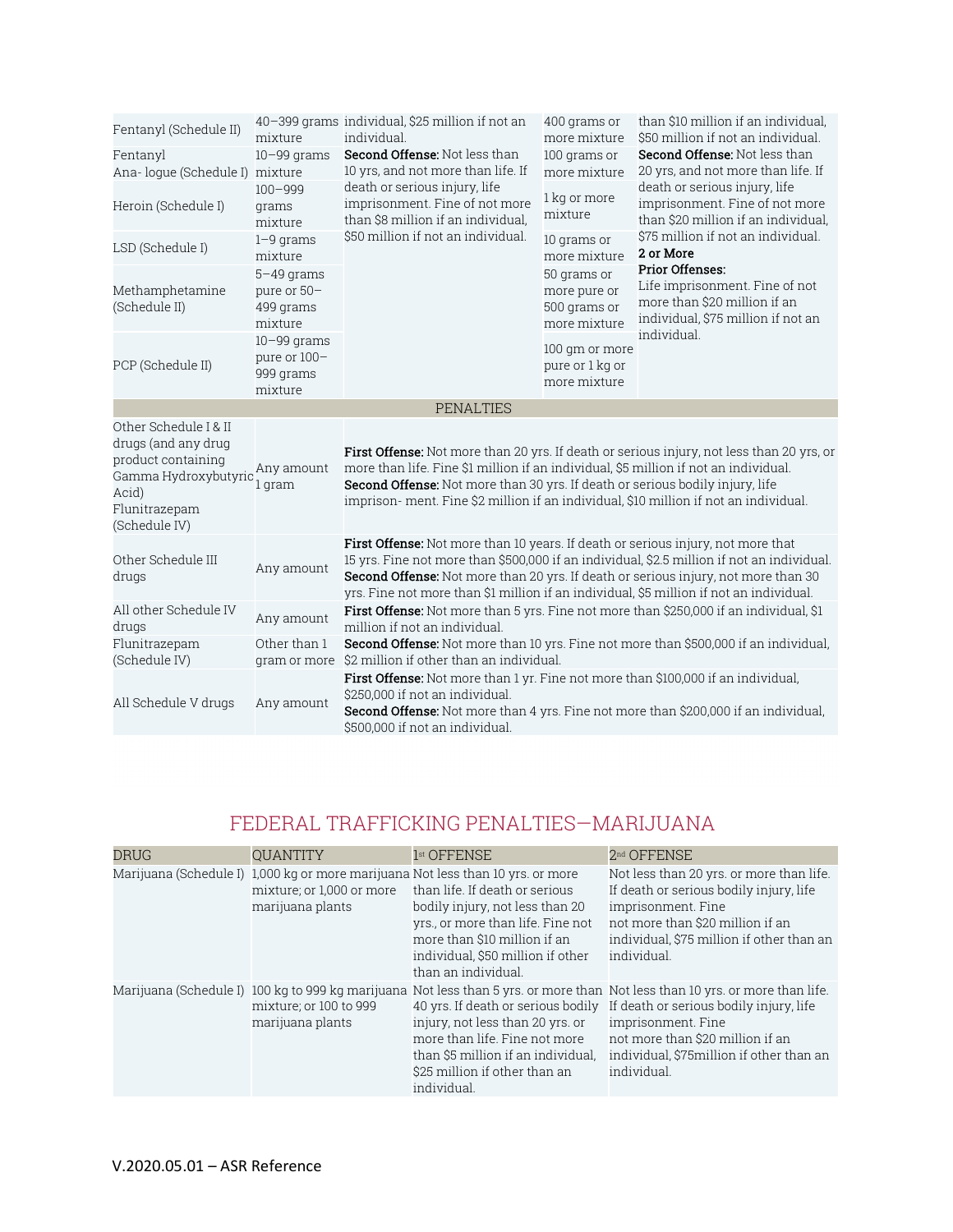|                                          | 50 to 99 kg marijuana<br>mixture<br>More than 1 kg of hashish<br>oil; 50 to 99 marijuana<br>plants                                                                         | Marijuana (Schedule I) More than 10 kgs hashish; Not more than 20 yrs. If death or Not more than 30 yrs. If death or<br>serious bodily injury, not less<br>than 20 yrs. or more than life.<br>Fine \$1 million if an individual.<br>\$5 million if other than an<br>individual. | serious bodily injury, life<br>imprisonment. Fine \$2 million if an<br>individual, \$10 million if other than an<br>individual.        |
|------------------------------------------|----------------------------------------------------------------------------------------------------------------------------------------------------------------------------|---------------------------------------------------------------------------------------------------------------------------------------------------------------------------------------------------------------------------------------------------------------------------------|----------------------------------------------------------------------------------------------------------------------------------------|
|                                          | Marijuana (Schedule I) Less than 50 kilograms<br>marijuana (but does not<br>include 50 or more<br>marijuana plants regard-<br>less of weight)<br>1 to 49 marijuana plants; | Not more than 5 yrs. Fine not<br>other than an individual.                                                                                                                                                                                                                      | Not more than 10 yrs. Fine \$500,000 if<br>more than \$250,000, \$1 million if an individual, \$2 million if other than<br>individual. |
| Hashish (Schedule I)                     | 10 kg or less                                                                                                                                                              |                                                                                                                                                                                                                                                                                 |                                                                                                                                        |
| Hashish Oil (Schedule 1 kg or less<br>I) |                                                                                                                                                                            |                                                                                                                                                                                                                                                                                 |                                                                                                                                        |

\*The minimum sentence for a violation after two or more prior convictions for a felony drug offense have become final is a mandatory term of life imprisonment without release and a fine up to \$20 million if an individual and \$75 million if other than an individual.

## Key Provisions of Washington Drug & Alcohol Laws

The following legal sanctions for said illegalities are set forth by the State of Washington. Washington State laws regarding minor in possession (MIP) and use:

 Persons under the age of 21 may not acquire, possess, or consume alcohol. Nor may other persons furnish alcohol to anyone under 21 or permit underage consumption on premises within their control. Penalty: Maximum \$500 fine, 2 months imprisonment, or both.

 Persons under 21 may not be in a public place or in a vehicle in public while exhibiting the effects of having consumed alcohol. A public place includes city streets and any buildings and grounds used for College purposes. Penalty: Maximum \$500 fine, 2 months imprisonment, or both.

 Persons under 21 may not purchase or attempt to purchase alcohol. Penalty: Maximum \$1,000 fine, 90 days imprisonment or both.

 Alcohol may not be opened or consumed in a public place. Penalty: Maximum \$1,000 fine.

 It is unlawful to manufacture, deliver, or possess an illicit drug. Penalty: Maximum \$10,000 fine, 5 years imprisonment, or both. The possession of 40 grams or less of marijuana is a misdemeanor (minimum \$250 fine and not less than 24 hours in jail).

 It is unlawful to possess or use drug paraphernalia for purposes relating to the manufacture, delivery, possession, or use of an illicit drug. Penalty: Minimum \$250 fine and not less than 24 hours in jail.

Washington State laws regarding driving:

 Any minor in possession (alcohol or drug) offense will result in loss of your driver's license for one year (1st offense) or for two years (2nd offense).

 Under age 21 Driving Under the Influence (DUI) with a .02-.07 BAC has the following penalties:

 1st Offense: 90-day license suspension, maximum 90 days in jail and \$1,000 fine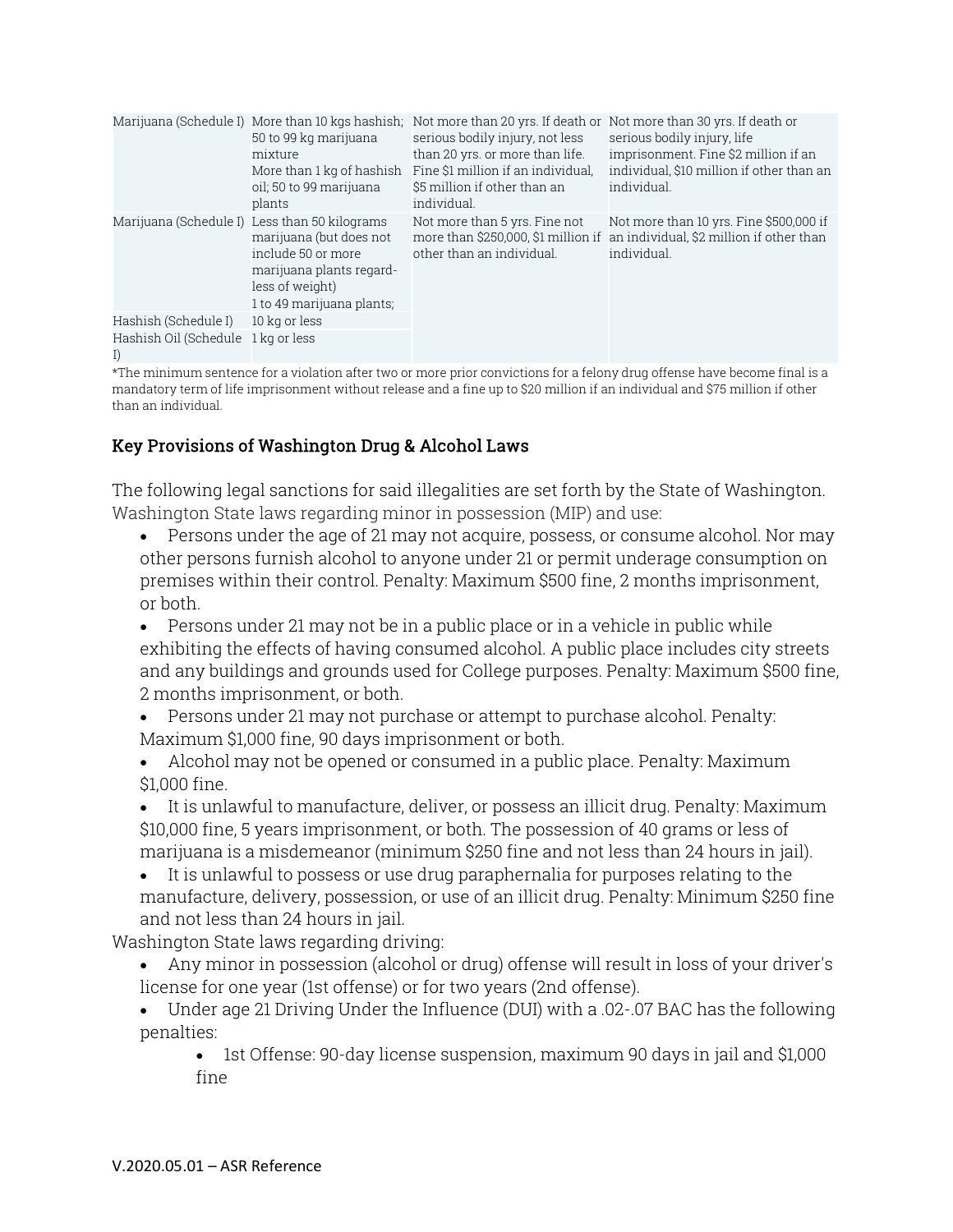- 2nd Offense: License revoked until age 21 or at least 1 year, maximum 90 days in jail and \$1,000 fine
- Any age Driving Under the Influence (DUI) with a BAC of .08 or higher has the following penalties:
	- 1st Offense: 90-day license suspension, 1-day jail or 15-day electronic home monitoring, fines \$8,125, possible ignition interlock
	- 2nd Offense: License revoked for minimum of two years, minimum 30 days in jail and 60 days electronic home monitoring, fines \$8,125, possible five-year ignition interlock.

Washington State law regarding false identification:

 Possession of a false identification card is a misdemeanor. Penalty: Minimum \$250 fine and 25 hours community service.

Washington State law regarding marijuana:

Notwithstanding the allowable recreational use of marijuana under Washington law, recreational marijuana use is still a criminal act under federal law. Recreational use of marijuana by adults that might otherwise be permissible under Washington law may be subject to criminal penalty under applicable federal laws.

Initiative 502 legalized marijuana use for adults however there are still a number of restrictions. It is important for you to be aware of the following laws:

Age Limit – Only adults age 21 and older can purchase and possess marijuana.

 Purchase Limits – Adults age 21 and over can purchase up to one ounce of useable marijuana (the harvested flowers, or "bud"), 16 ounces of marijuana-infused edibles in solid form, 72 ounces in liquid form, and 7 grams of marijuana concentrates.

 Buying and Selling – Marijuana can only be sold and purchased at state-licensed retail stores. A valid photo ID is required, and no one under 21 is allowed on the retail premises. Many retail marijuana stores only accept cash.

• Public Use  $-$  It is illegal to consume marijuana in view of the public.

 $\bullet$  Driving  $-$  It is illegal to drive under the influence of marijuana if you have more than 5 nanograms of active THC per milliliter of blood. Doing so may result in significant legal penalties.

 Travel – It is illegal to take marijuana outside of Washington. Doing so may result in significant legal penalties.

# Notice of Federal Student Aid (FSA) Penalties for Drug Law Violations:

The Higher Education Opportunity Act requires institutions to provide to every student upon enrollment a separate, clear and conspicuous written notice with information on the penalties associated with drug-related offenses under existing section 484(r) of the HEA. It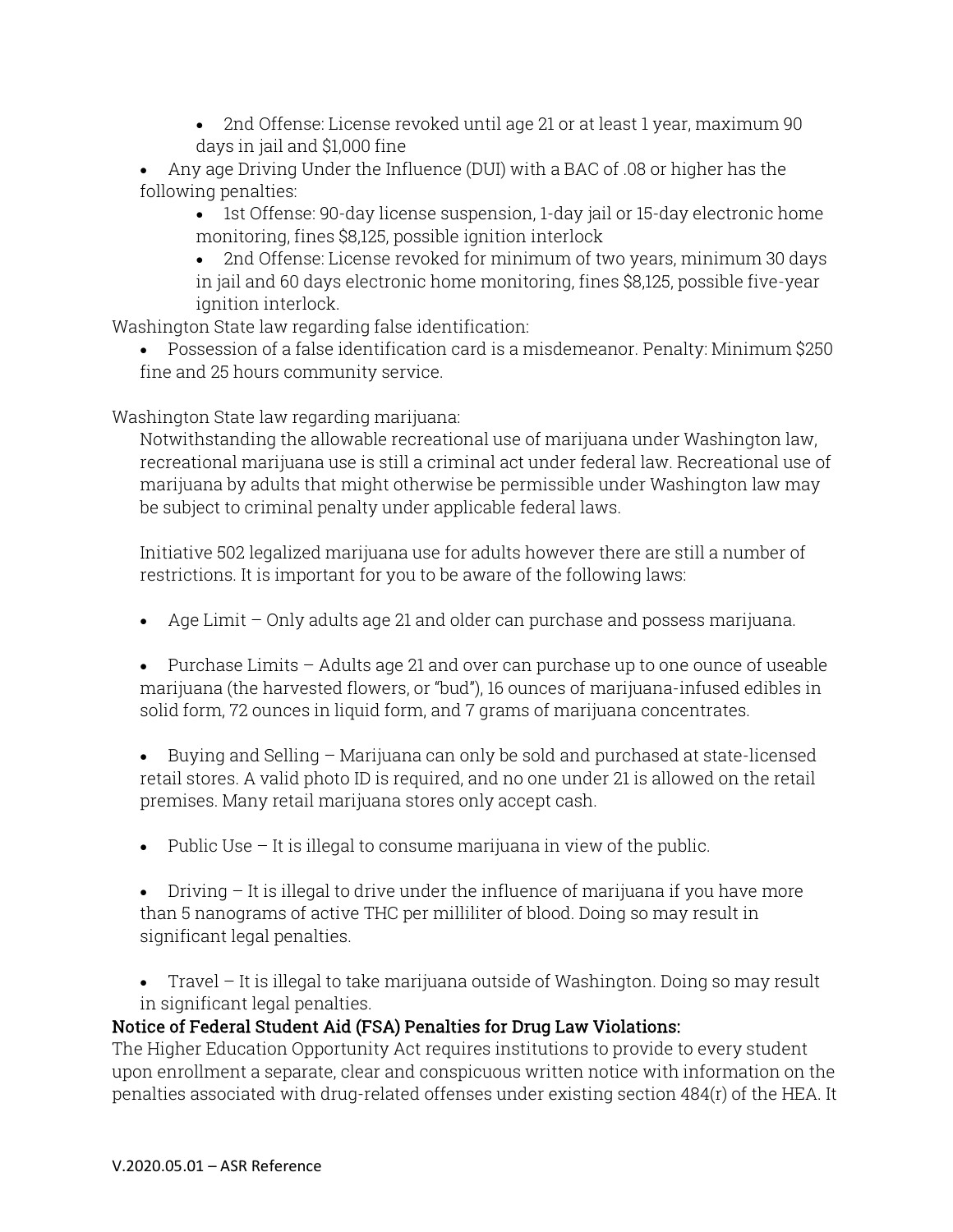also requires an institution to provide a timely notice to each student who has lost eligibility for any grant, loan, or work-study assistance as a result of penalties under 484(r)(1) of the HEA a separate clear, and conspicuous written notice that notifies the student of the loss of eligibility and advises the student of the ways in which to regain eligibility under section 484(r)(2) of the HEA. Students are hereby notified that federal guidelines mandate that a federal or state drug conviction can disqualify a student for Federal Student Aid funds. Convictions only count if they were for an offense that occurred during a period of enrollment for which the student was receiving Title IV aid they do not count if the offense was not during such a period. Also, a conviction that was reversed, set aside, or removed from the student's record does not count, nor does one received when he/she was a juvenile, unless the student was tried as an adult.

The Higher Education Act of 1965 as amended (HEA) suspends aid eligibility for students who have been convicted under federal or state law of the sale or possession of drugs, if the offense occurred during a period of enrollment for which the student was receiving federal student aid (grants, loans, and/or work-study). If you have a conviction(s) for these offenses, call the Federal Student Aid Information Center at 1-800-4-FED-AID (1-800-433- 3243) to complete the "Student Aid Eligibility Worksheet" to find out how this law applies to you.

If you have lost federal student aid eligibility due to a drug conviction, you can regain eligibility if you pass two unannounced drug tests conducted by a drug rehabilitation program that complies with criteria established by the U.S. Department of Education.

By completing the FAFSA, you may be eligible for nonfederal aid from states and private institutions even if ineligible for Federal Aid. If you regain eligibility during the award year, notify your financial aid administrator immediately. If you are convicted of a drug-related offense after you submit the FAFSA, you might lose eligibility for federal student aid, and you may be liable for returning any financial aid you received during a period of ineligibility.

#### School Flexibility:

Evergreen Beauty College reserves the right to alter or amend any portion of this policy at any time without prior notice. The College reserves the right to alter or modify this policy in a given situation depending on the totality of the circumstances. Time periods stated herein for the performance of any act or provision of any notice by the College are for guidance only and failure of Evergreen Beauty College to strictly meet any time frame provided herein shall not preclude the College from taking any action provided herein. Under no circumstances shall failure to perform any act within the time frames herein excuse or relieve any student from his or her obligations, act to nullify any positive test, or relieve any student from the consequences of any positive test, or any other violation of this Policy.